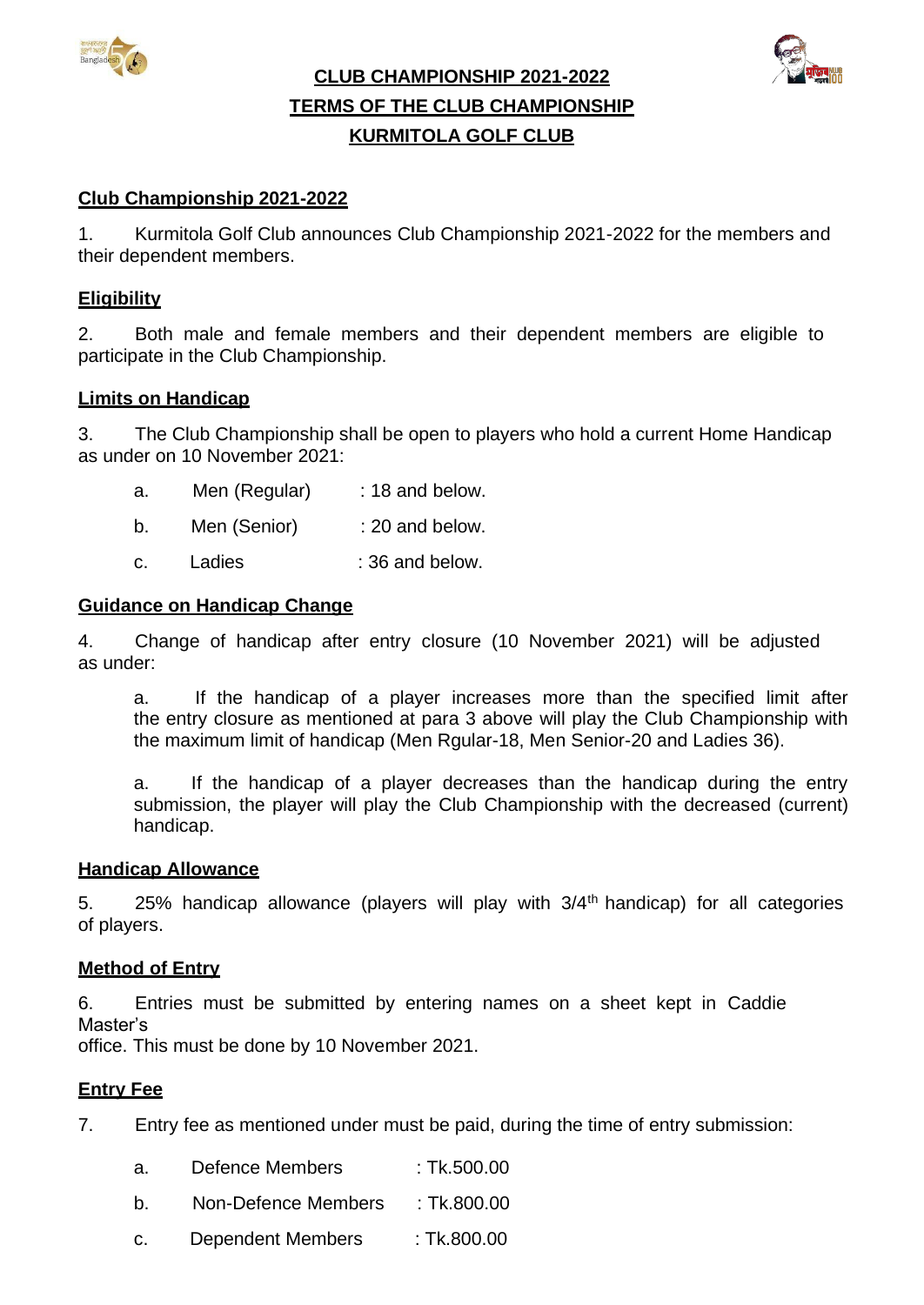

# **Prizes**



8. Entries will close at 4:00 pm on **10 November 2021**.

# **Format of Play**

9. Singles Match Play (between two players) over 18 holes for all categories of players.

## **Pairings and Draw**

10. Pairings and draw will be done by the Tournament Committee as per the Match Play draw set by R&A.

## **Teeing Areas**

11. The Club Championship shall be played from the Teeing Area as shown under:

- a. Men (Regular) : Blue Tee b. Men (Senior) : YellowTee
- c. Ladies : Red Tee

# **Order of Play At the Starting Tee**

12. On the starting Tee the player with lower handicap will Tee Off first. For the subsequent Tees as per Rules of Golf 2019.

## **Stroke Index Allocation**

13. The stroke index allocation for the Club Championship is as below:

| <b>18 Hole Stroke Index Allocation</b> |   |  |  |        |        |                  |   |    |   |                |   |    |          |  |          |    |   |   |
|----------------------------------------|---|--|--|--------|--------|------------------|---|----|---|----------------|---|----|----------|--|----------|----|---|---|
| Hole                                   |   |  |  |        | ς<br>ັ | R                |   | 8  | 9 | $\overline{0}$ |   | ィヘ | 112<br>ٮ |  | ◢⌒<br>16 | "  | — |   |
| <b>Stroke</b><br>Index                 | 8 |  |  | ⌒<br>- | 18     | 10<br>$\epsilon$ | 6 | 16 |   |                | b |    |          |  | g        | 15 |   | N |

**Note** . The stroke index allocation is also provided on the score card.

## **Rounds**

- 14. The Club Championship will be conducted in six rounds as shown under:
	- a. 1st Round (Men Regular) :15 November 2021 to 15 December 2021.
	- b. 2nd Round (Men Regular) :20 December 2021 to 29 January 2022.
	- c. Quarter Final (Men & Senior) :30 January 2022 to 05 February 2022.
	- d. Semi Final (Men, Senior & Ladies): 06 February 2022 to 10 February 2022.
	- e. Final for Men Regular :15 February 2022.
	- f. Final for Senior :14 February 2022.
	- g. Final for Ladies :13 February 2022.
- 15. Rounds for Men (Senior) and Ladies are given above.